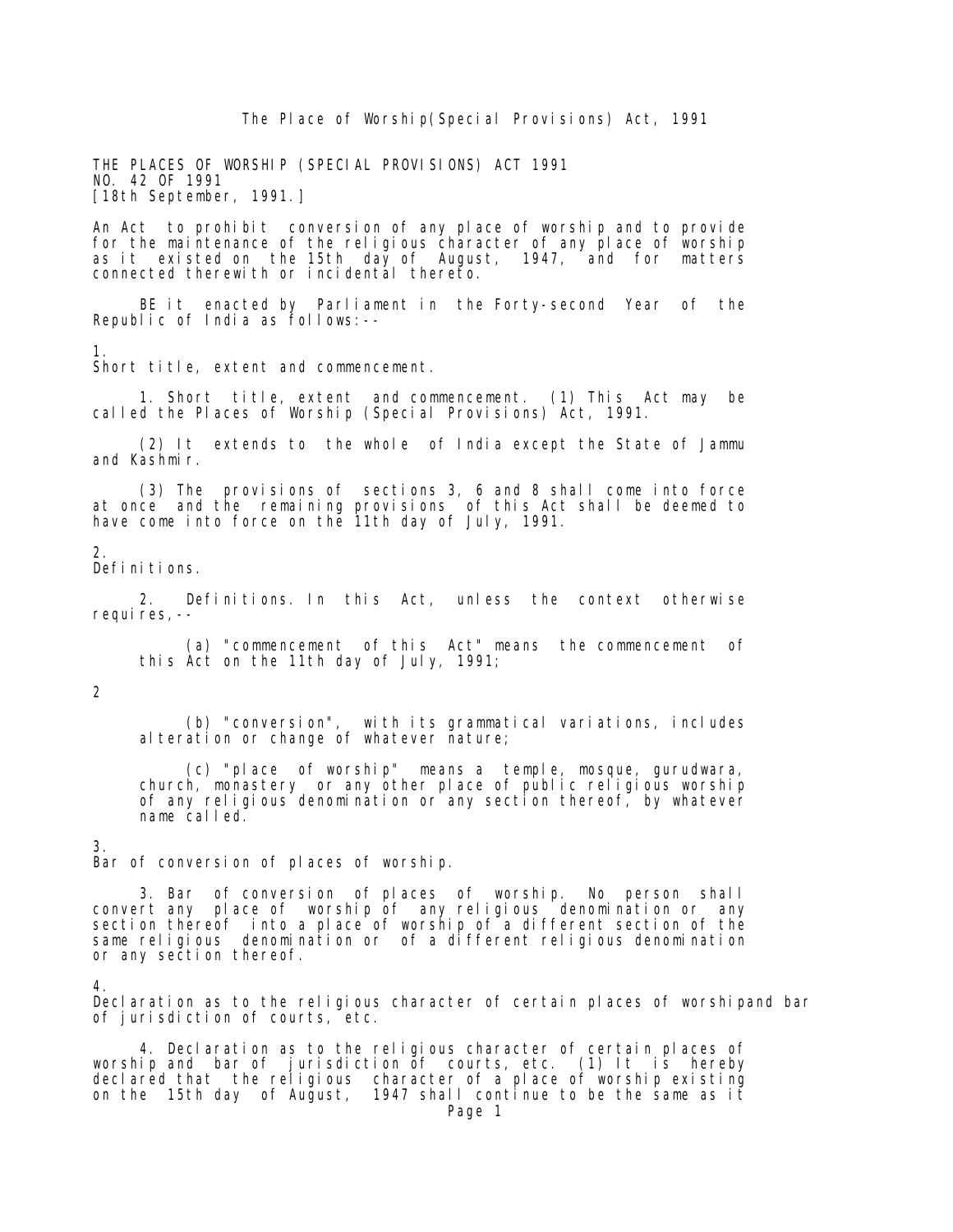The Place of Worship(Special Provisions) Act, 1991 existed on that day.

 (2) If, on the commencement of this Act, any suit, appeal or other proceeding with respect to the conversion of the religious character of any place of worship, existing on the 15th day of August, 1947, is pending before any court, tribunal or other authority, the same shall abate, and no suit, appeal or other proceeding with respect to any such matter shall lie on or after such commencement in any court, tribunal or other authority:

 Provided that if any suit, appeal or other proceeding, instituted or filed on the ground that conversion has taken place in the religious character of any such place after the 15th day of August, 1947, is pending on the commencement of this Act, such suit, appeal or other proceeding shall be disposed of in accordance with the provisions of sub-section (1).

 (3) Nothing contained in sub-section (1) and sub-section (2) shall apply to,--

 (a) any place of worship referred to in the said sub sections which is an ancient and historical monument or an archaeological site or remains covered by the Ancient Monuments and Archaeological Sites and Remains Act, 1958 (24 of 1958.) or any other law for the time being in force;

 (b) any suit, appeal or other proceeding, with respect to any matter referred to in sub-section (2), finally decided, settled or disposed of by a court, tribunal or other authority before the commencement of this Act;

 (c) any dispute with respect to any such matter settled by the parties amongst themselves before such commencement;

 (d) any conversion of any such place effected before such commencement by acquiescence;

 (e) any conversion of any such place effected before such commencement which is not liable to be challenged in any court, tribunal or other authority being barred by limitation under any law for the time being in force.

3

 5. Act not to apply to Ram Janma BhumiBabri Masjid.

 5. Act not to apply to Ram Janma BhumiBabri Masjid. Nothing contained in this Act shall apply to the place or place of worship commonly known as Ram Janma Bhumi-Babri Masjid situated in Ayodhya in the State of Uttar Pradesh and to any suit, appeal or other proceeding relating to the said place or place of worship.

6.

Punishment for contravention of section 3.

 6. (1) Punishment for contravention of section 3. Whoever contravenes the provisions of section 3 shall be punishable with imprisonment for a term which may extend to three years and shall also be liable to fine.

 (2) Whoever attempts to commit any offence punishable under sub section (1) or to cause such offence to be committed and in such Page 2